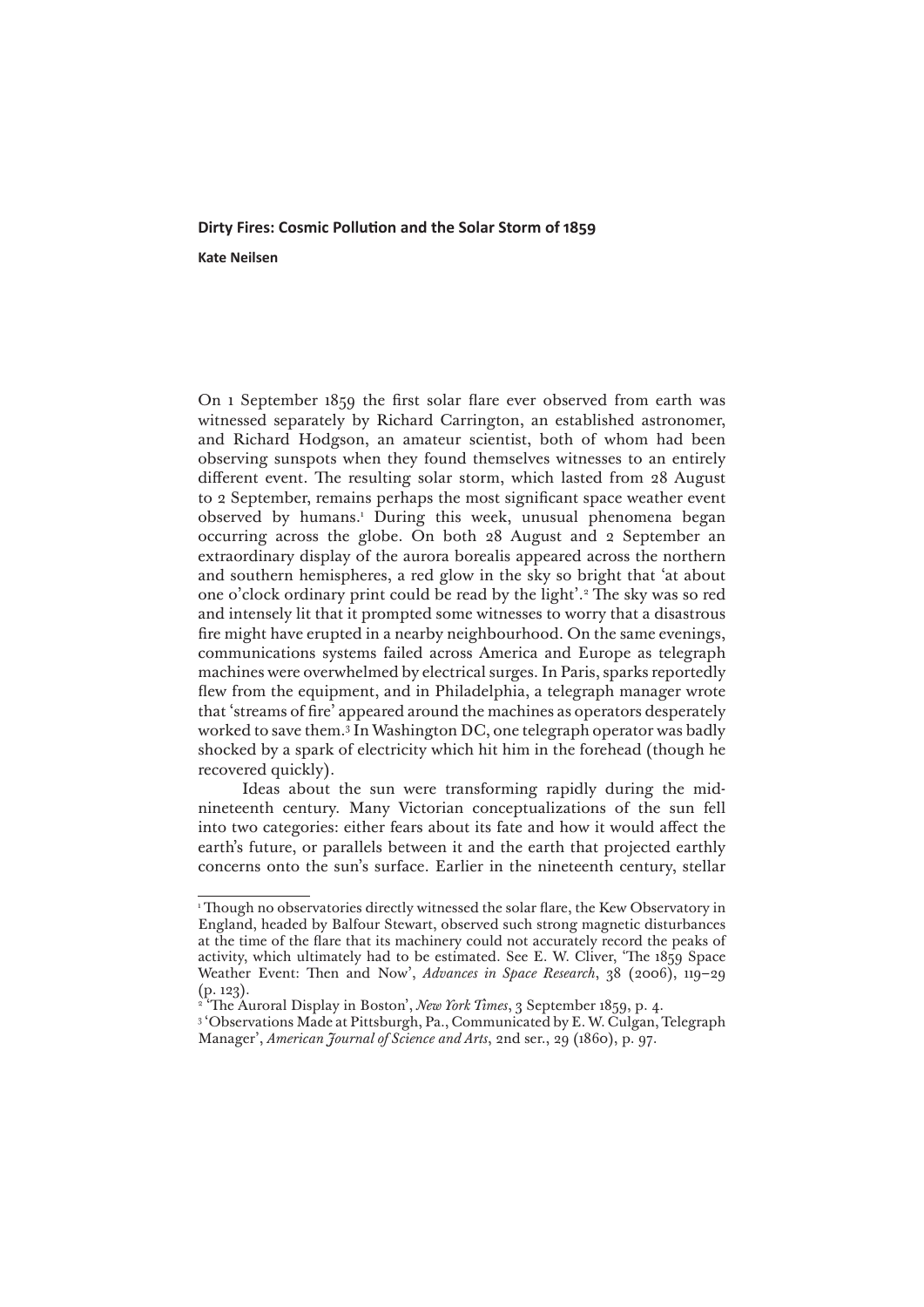astronomy was viewed as a largely speculative area of enquiry. In his *Cours de philosophie positive* (1830–42), Auguste Comte argued that astronomers should not pursue the study of stellar astronomy because little would ever be known of the chemical composition of the stars.4 In the mid-nineteenth century, however, Victorian astronomers took an increasing interest in the workings of the sun's surface, partially encouraged by the observations of sunspots by figures like Samuel Heinrich Schwabe and Carrington, as well as by observations of solar prominences (sometimes referred to as 'protuberances') made visible during solar eclipses in 1836, 1842, 1851, and 1860. It was during the 1851 eclipse that astronomers made the connection that prominences were a solar rather than lunar feature (Cliver, p. 121). In 1859 Robert Bunsen and Gustav Kirchhoff discovered that chemical elements produce unique spectra, enabling Victorian scientists to begin studying not simply the movement of stellar bodies, but also their chemical composition.5 Though the sun was often associated with purity, heavenly light, and warmth, developments in thermodynamics led to increasing anxieties about a solar decline or 'heat death', fears that found representation in the images of the cooling sun of H. G. Wells's *The Time Machine* (1895), or the entropic chaos of Richard Jefferies's *After London* (1885).

The Victorians also conceived of the sun in industrial terms. As Allen MacDuffie and Barri Gold have persuasively demonstrated, the sun was often thought of as a kind of engine, or as connected to the workings of engines. MacDuffie notes that 'in its popular metaphorical elaborations, thermodynamics also drew upon the imagery of industrial machinery to describe the operations of the universe'.6 He points to Balfour Stewart and Peter Guthrie Tait's 1875 *The Unseen Universe*, in which they write:

> The visible universe may with perfect truth be compared to a vast heat-engine […]. The sun is the furnace or source of hightemperature heat of our system […] and the energy which is essential to our existence is derived from the heat which the sun radiates.7

Gold points out that the sun was perceived as a wasteful source of energy, arguing that 'added to the increasing conviction that [it] was limited as a

<sup>4</sup> Michael J. Crowe, *Modern Theories of the Universe from Herschel to Hubble* (New York: Dover, 1994), pp. 146–48.

<sup>5</sup> John B. Hearnshaw, *The Analysis of Starlight: Two Centuries of Astronomical Spectroscopy*, 2nd edn (Cambridge: Cambridge University Press, 1990), pp. 28–29.

<sup>6</sup> Allen MacDuffie, *Victorian Literature, Energy, and the Ecological Imagination*, Cambridge Studies in Nineteenth-Century Literature and Culture, 93 (Cambridge: Cambridge University Press, 2014), p. 83.

<sup>7</sup> Balfour Stewart and Peter Guthrie Tait, *The Unseen Universe; or, Physical Speculations on a Future State*, 3rd edn (New York: Macmillan, 1875), p. 84.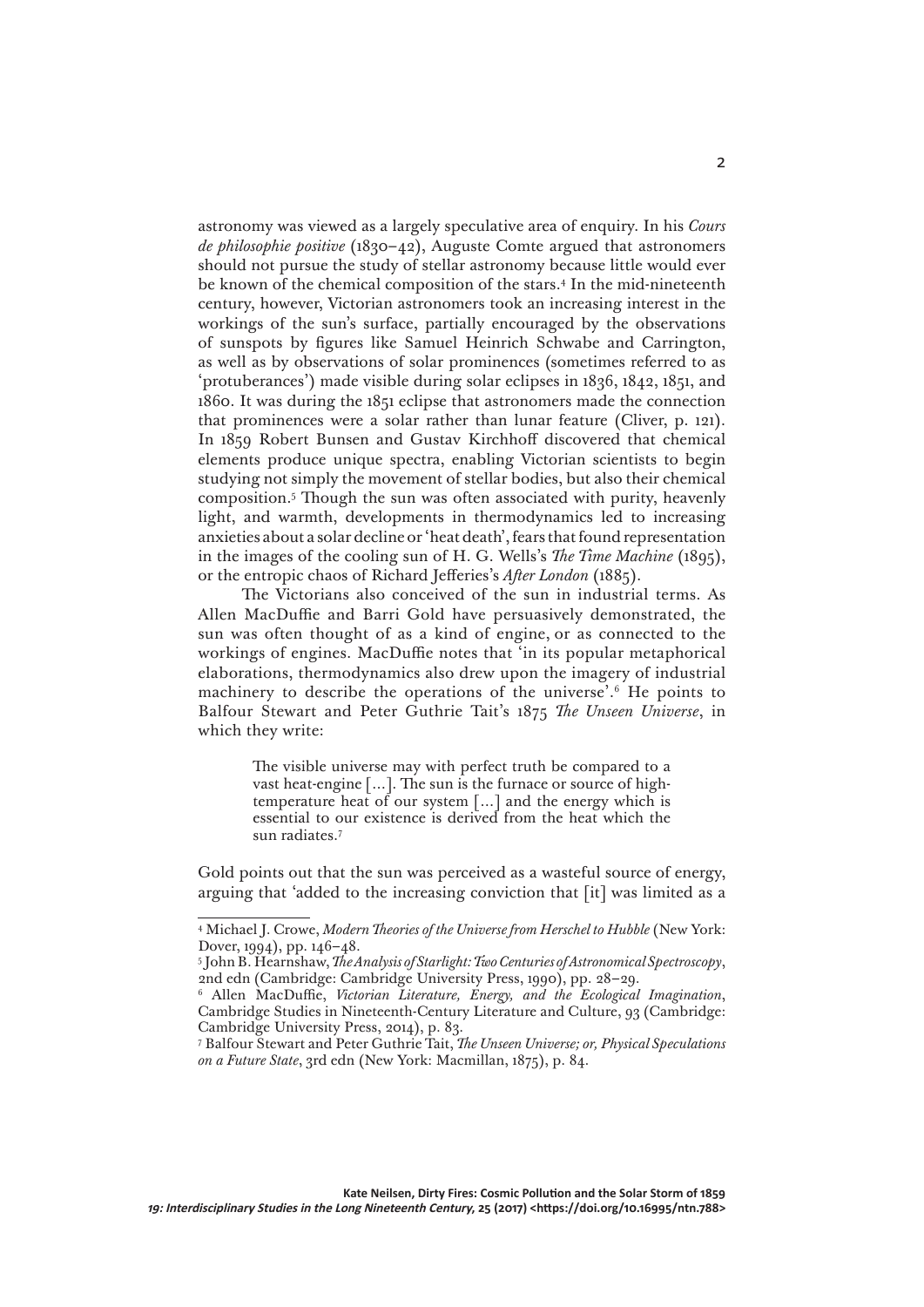power supply was the realization that most of the sun's energy would be waste'. She continues: 'How little of the sun's heat and light (late Victorians calculated anxiously) would be intercepted for use on earth; how much would dissipate uselessly into space!'.8 The same language of waste that applied to engines was also applied to the sun. In 1868 Balfour Stewart and Norman Lockyer noted that 'the sun's energy is spent in producing the wood or coal, and the energy of the wood or coal is spent (far from economically, it is to be regretted) in warming our houses and in driving our engines'.9 Their language draws together the organic and the industrial (a point to which I will return) and envisions the burning of the sun, the burning of coal, and the driving of engines as continuous and implicitly related processes.

I argue that the sun was also conceived of as a form of potential pollution. For casual observers on earth, the 1859 storm represented not simply an electromagnetic disruption, but a kind of cosmic contamination, an influx of material that altered day-to-day experience. The 1850s were already a time in which concerns about air pollution were increasing in England; the 1853 Palmerston Act focused on the issue of smoke abatement, while the 'Great Stink' during the summer of 1858 had Londoners thinking about contamination, sewage, and foul air. While industrial pollution had clear man-made origins that celestial contamination lacked, ideas about pollution had an effect in shaping the way that Victorians experienced cosmic events. For the Victorians, both cosmic and industrial activity produced matter — organic or man-made — that could not be controlled. Responses to the 1859 storm highlight the intersection of ideas about pollution and celestial events, an intersection which additionally shaped later understandings of solar flares. In the 1870s figures like the English astronomer Richard Proctor and the French astronomical artist Étienne Trouvelot each drew together ideas about stellar activity with images of smoke and contamination.

Those describing the 1859 aurora compared it to 'strange fires' in the sky, an ominous 'blood red' presence which suggested that forces from space had the capacity to contaminate the earth's atmosphere.<sup>10</sup> In the 1850s astronomers still debated whether the origins of the aurora borealis were

<sup>8</sup> Barri J. Gold, *ThermoPoetics: Energy in Victorian Literature and Science* (Cambridge, MA: MIT Press, 2010), pp. 45–46.

<sup>9</sup> Balfour Stewart and J. Norman Lockyer, 'The Sun as a Type of the Material Universe, Part II', *Macmillan's Magazine*, August 1868, pp. 319–27 (p. 322).

<sup>&</sup>lt;sup>10</sup> *Cincinnati Daily Commercial*, 1 September 1859, quoted in James L. Green and others, 'Eyewitness Reports of the Great Auroral Storm of 1859', *Advances in Space Research*, 38 (2006), 145–54 (p. 149); *New York Herald*, 29 August 1859, quoted in Green and others, p. 146.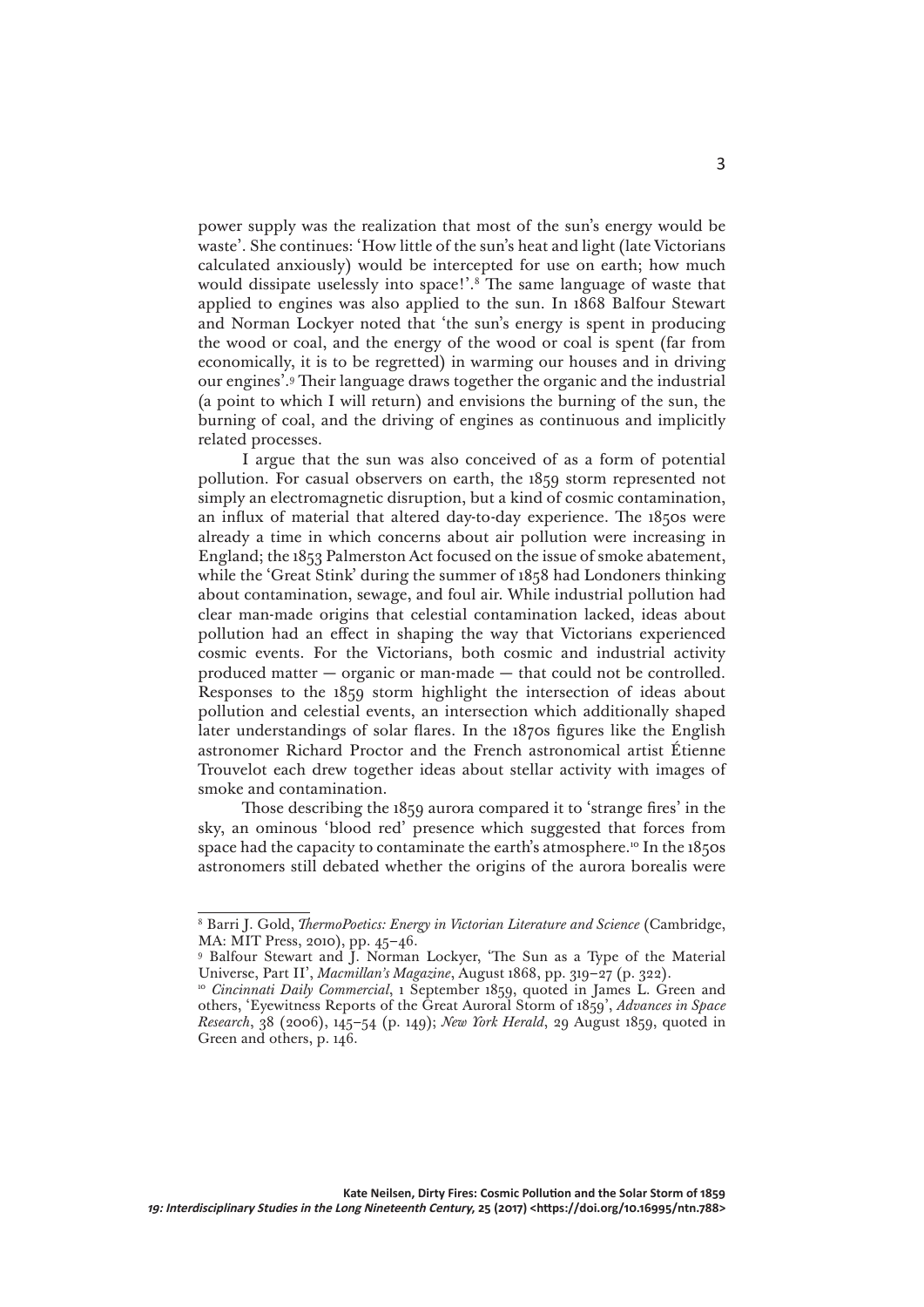earthly or cosmic.<sup>11</sup> Witnesses nevertheless linked the aurora with anxieties about not only cosmic interference, but pollution as well, imagining the aurora as a contaminating fire. For the Victorians, solar prominences and solar storms brought attention to the unnerving power of the sun, a presence that provided the means for life on earth, but that also threatened to disrupt daily life, not by becoming too faint or too weak in an eventual heat death, but rather by sending powerful jets of energy towards the earth that would flood and overwhelm human technological systems. The Victorian reaction to the solar storm of 1859 was to envision the aurora borealis both as a display of heavenly beauty and as a source of unexplained cosmic pollution. Newspapers reporting on the 28 August and 2 September auroral displays emphasized the mixed reactions that observers felt in the presence of a night sky that was simultaneously beautiful and frightening. One reporter described the scene as a 'ghastly splendor', while another wrote: 'Nothing could exceed the grandeur and beauty of the sight; the effect was almost bewildering, and was witnessed with mingled feelings of awe and delight by thousands.'12 Similarly, in San Francisco an observer noted, 'Half-past eleven. The appearance now is positively awful. The red glare is over houses, streets, and fields, and the most dreadful of conflagrations could not cast a deeper hue abroad.'13 This 'most dreadful of conflagrations', far from being a source of warmth or comfort, had become a source of pollution that could not be controlled or contained.

This pollution not only transformed the night sky, but demonstrated the power to penetrate, and even destroy, communications systems. Like industrial pollution, the contaminating forces of the aurora borealis affected both the natural world and the built environment. These cosmic displays were not simply ominous signs; they had the physical power to

<sup>&</sup>lt;sup>11</sup> In 1733 Jean-Jacques d'Ortous de Mairan argued that the sun played a major role in the appearance of the aurora. However, nineteenth-century scientists argued for a variety of possible causes, including atmospheric, electrical, and magnetic sources. See Denison Olmsted, *On the Recent Secular Period of the Aurora Borealis* ([Washington DC]: Smithsonian Institution, 1856), p. 41. Both Carrington and Hodgson were cautious about linking the 1859 flare with the auroral displays. See Richard Christopher Carrington, *Observations of the Spots on the Sun, from November 9 1853, to March 24 1861 Made at Redhill* (London: Williams and Norgate, 1863). Balfour Stewart, however, told the Royal Society in 1861 that the recordings of magnetic activity coinciding with the solar flare suggested that 'our luminary [the sun] was taken in the act'. See Balfour Stewart, 'On the Great Magnetic Disturbance Which Extended from August 28 to September 7, 1859, as Recorded by Photography at the Kew Observatory', *Philosophical Transactions of the Royal Society of London*, 151 (1861), p. 428; See also Cliver, p. 123; and Stuart Clark, *The Sun Kings: The Unexpected Tragedy of Richard Carrington and the Tale of How Modern Astronomy Began* (Princeton: Princeton University Press, 2007), p. 82.

<sup>12</sup> *Cincinnati Daily Commercial*, 29 August 1859, quoted in Green and others, p. 146; *San Francisco Herald*, 5 September 1859, quoted in Green and others, p. 149.

<sup>&</sup>lt;sup>13</sup> *San Francisco Herald*, 5 September 1859, quoted in Green and others, p. 149.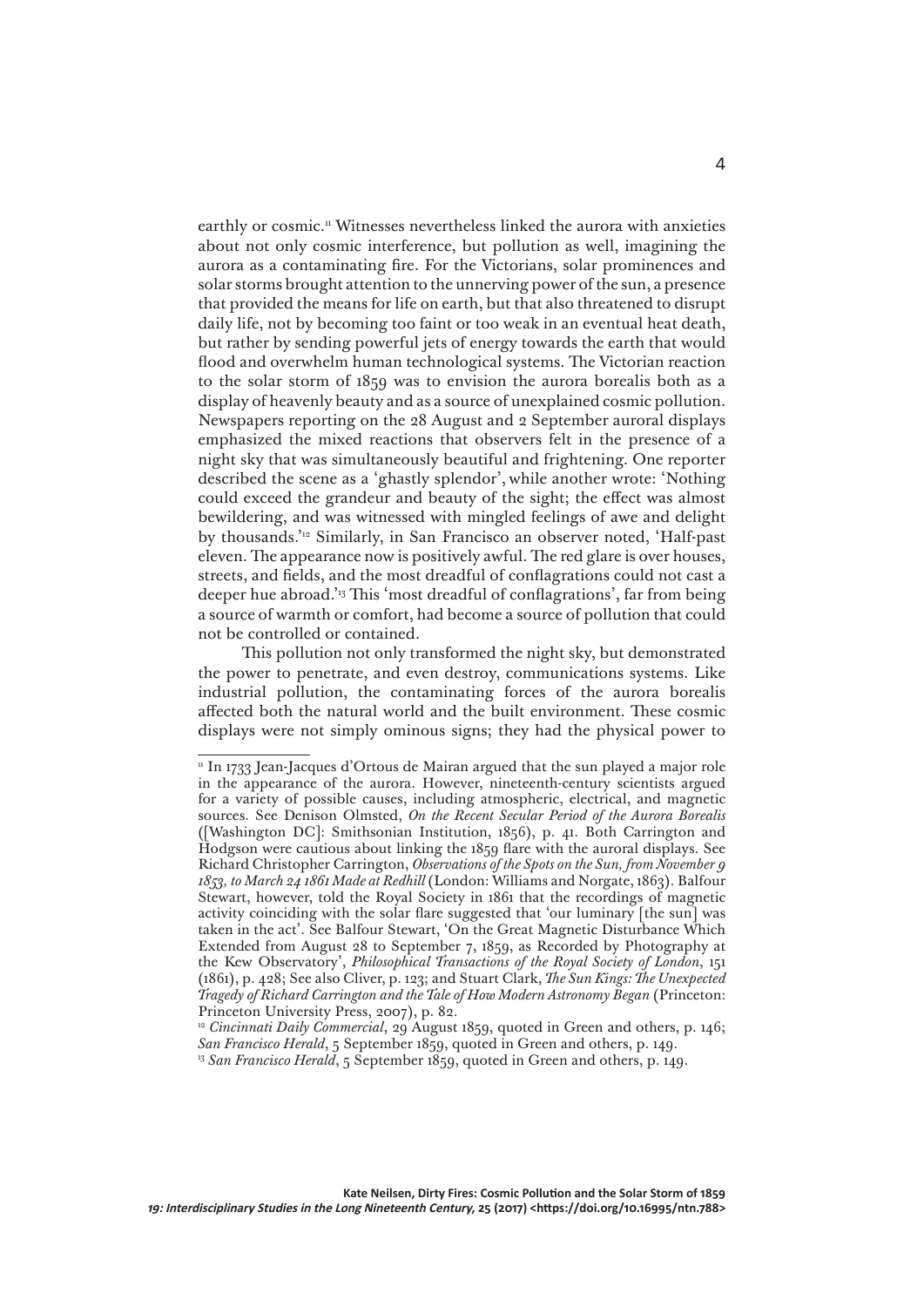disrupt human systems. Telegraph operators understood that a link existed between appearances of the aurora and problems with telegraph machinery, although official connections between the aurora and electromagnetic fields would not be made until 1905 (Cliver, p. 124). The visible displays of fire in the atmosphere above also translated into fires, shocks, and electrical surges within the telegraph machines; as equipment failed, an excess of electricity became a form of pollution. The displays of cosmic energy indicated not an entropic universe running out of power, but a universe capable of directing too much energy into the earth's atmosphere.

In thinking of the aurora as a form of contaminating fire, the Victorians imagined the earth at war with surrounding cosmic forces, forces that they could not fully understand or command. For observers on earth, the aurora offered a vision of a destructive and terrifying power capable of invading the planet without warning, a 'terrible bombardment', as one writer noted:

> Vivid arrows of light […] would again shoot higher and higher, until they covered the whole sky. This continued to grow darker, first to scarlet, then to crimson, and finally to the blood red like appearance of an immense conflagration. The whole sky appeared mottled-red, the arrows of fire shooting up from the north, like a terrible bombardment, of which we could see all and hear none, while the stars of greater magnitude shone through like sentry lights.14

The earth is imagined in a state of war with the surrounding universe, defended only by the 'stars of greater magnitude', which appear calm and reassuring in comparison to the tumult of the sky. In the same vein, observers regularly linked the aurora with blood, with another eyewitness noting the 'blood red appearance' of the heavens.<sup>15</sup> In the struggle between the earth and the surrounding universe, the human world is clearly unable to defend against penetrating rays from space.

The aurora, then, was not seen simply as a luminous, if unnerving, display. It was read as a signal that humans were not the only ones capable of polluting their environment  $-$  the cosmos could also be polluted by powers beyond their control. As the nineteenth century progressed, astronomers began to link solar activity with auroras,<sup>16</sup> and to imagine solar prominences themselves in terms of pollution. In 1871 Richard Proctor noted that solar flares could 'resemble smoke from chimneys or from the

<sup>&</sup>lt;sup>14</sup> *Washington Daily National Intelligencer*, 2 September 1859, quoted in Green and others, p. 146.

<sup>&</sup>lt;sup>15</sup> New York Herald, 29 August 1859, quoted in Green and others, p. 146.

<sup>16</sup> Richard A. Proctor, *The Sun: Ruler, Fire, Light, and Life of the Planetary System* (London: Longmans, Green; New York: Scribner, Welford, 1871), pp. 370–73.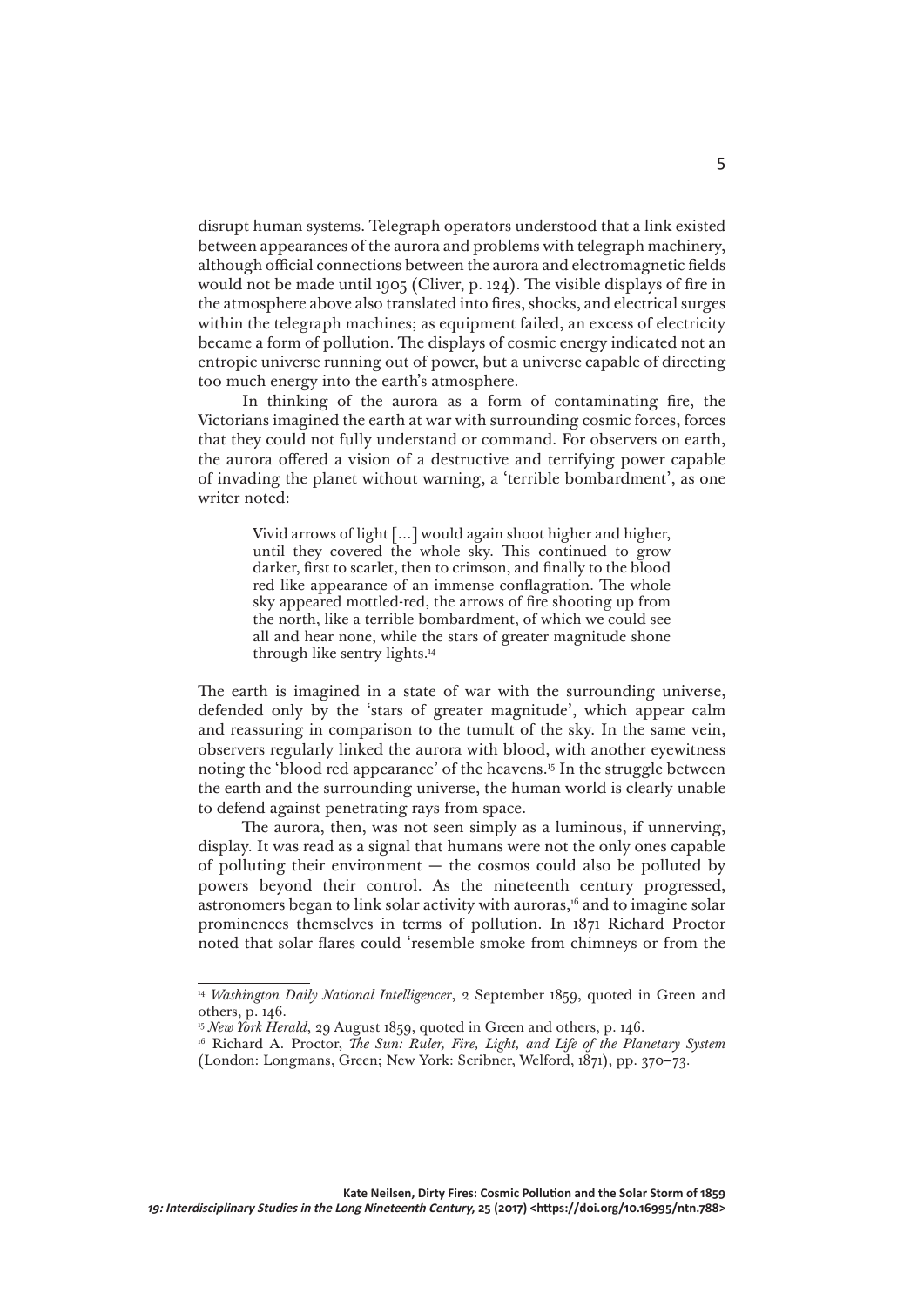craters of volcanoes' (p. 263). His comment not only highlights the way that industrial and natural sources of pollution intersected, but also the way that solar activity was framed in terms of industrial contaminants. Similarly, in 1873 Étienne Trouvelot produced illustrations of solar prominences that were reminiscent of industrial smoke, visually linking solar fires with contamination. While witnesses of the 1859 solar storm described that event as a kind of contaminating fire, by the 1870s individuals like Proctor and Trouvelot had begun to make the connection between solar fires and industrial pollution more explicit.

Trouvelot, a Frenchman who spent the majority of his adult life in the United States, is best remembered as the man who unintentionally introduced the gypsy moth to the US. In the 1870s, after this unfortunate occurrence, he moved on from entomology to a new-found interest in astronomy after he had had the opportunity to observe a number of auroras. The detail and precision of Trouvelot's illustrations led to a job at the Harvard College Observatory in 1872, and in 1875 he was invited to use the refractor at the United States Naval Observatory to produce further depictions of solar and celestial objects. Over the course of his career Trouvelot produced thousands of sketches of astronomical phenomena, and in 1876 his works were displayed at the United States Centennial Exhibition in Philadelphia. A selection of his work titled *The Trouvelot Astronomical Drawings Manual*, which included an image of a solar prominence dated 5 May 1873 (*Fig. 1*), was published in 1882. Trouvelot described the work as a collection of plates 'which were intended to represent the celestial phenomena as they appear to a trained eye'.17

Much like the eyewitness accounts of the 1859 solar storm, Trouvelot's image highlights the otherworldly and disquieting qualities of solar prominences. The illustration blends the organic with the industrial: the flares depicted look simultaneously like factory smoke rising from the sun's surface, and yet also like a kind of solar tentacle  $-$  a tendril reaching out towards the earth. In his *Astronomical Drawings Manual*, Trouvelot describes some prominences as 'immense fiery bundles' while stating that 'others resemble trees, or animal forms, in a very striking manner' (p. 19). Though he does not explicitly link the prominences with industrial pollution, his images and descriptions draw together the threads of the industrial and organic that I have highlighted — the image calls to mind not only trees and tentacles, but also contaminating smoke. The flickering and flame-like quality of the image makes the prominence seem almost alive, suggesting the power of the sun's flames to reach across the cosmos and impact life on earth in ways both necessary and unnerving. Such imagery encouraged Victorian viewers to think of the connections between the sun

<sup>17</sup> E. L. Trouvelot, *The Trouvelot Astronomical Drawings Manual* (New York: Charles Scribner's Sons, 1882), p. v.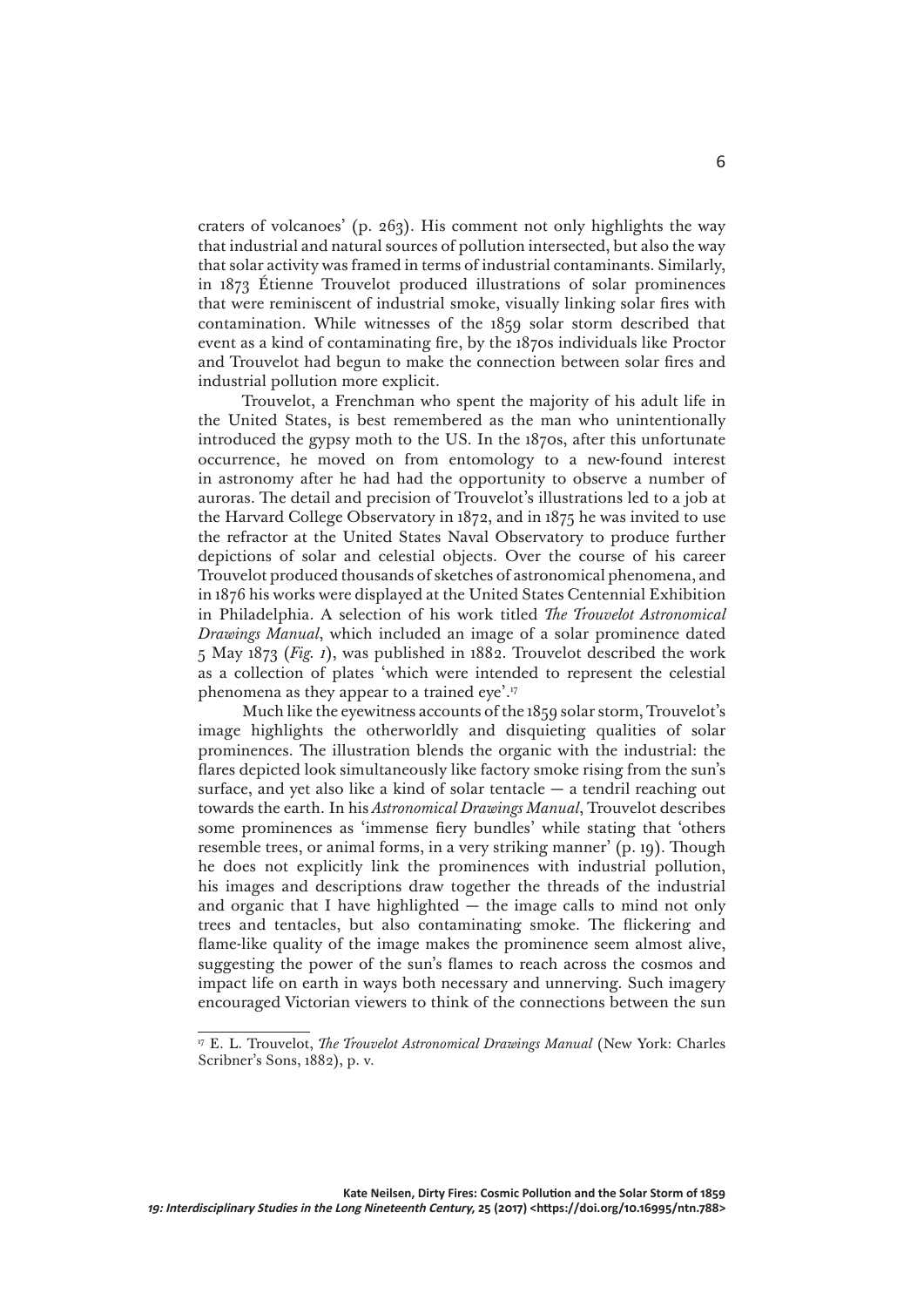

*Fig. 1*: E. L. Trouvelot, *Solar Protuberances. Observed on May 5, 1873 at 9h, 40m. A.M.* (1873). Science, Industry and Business Library: General Collection, The New York Public Library Digital Collections. <[http://digitalcollections.nypl.org/](http://digitalcollections.nypl.org/items/510d47dd-e6c8-a3d9-e040-e00a18064a99) [items/510d47dd-e6c8-a3d9-e040-e00a18064a99>](http://digitalcollections.nypl.org/items/510d47dd-e6c8-a3d9-e040-e00a18064a99).

and the earth. These bodies were separated by millions of miles, and yet the strange ejections from the sun's surface could directly shape day-to-day experiences. More importantly, Trouvelot imagines the sun's activity as a kind of organic pollution capable of transforming the night skies on earth and permeating the built environment.